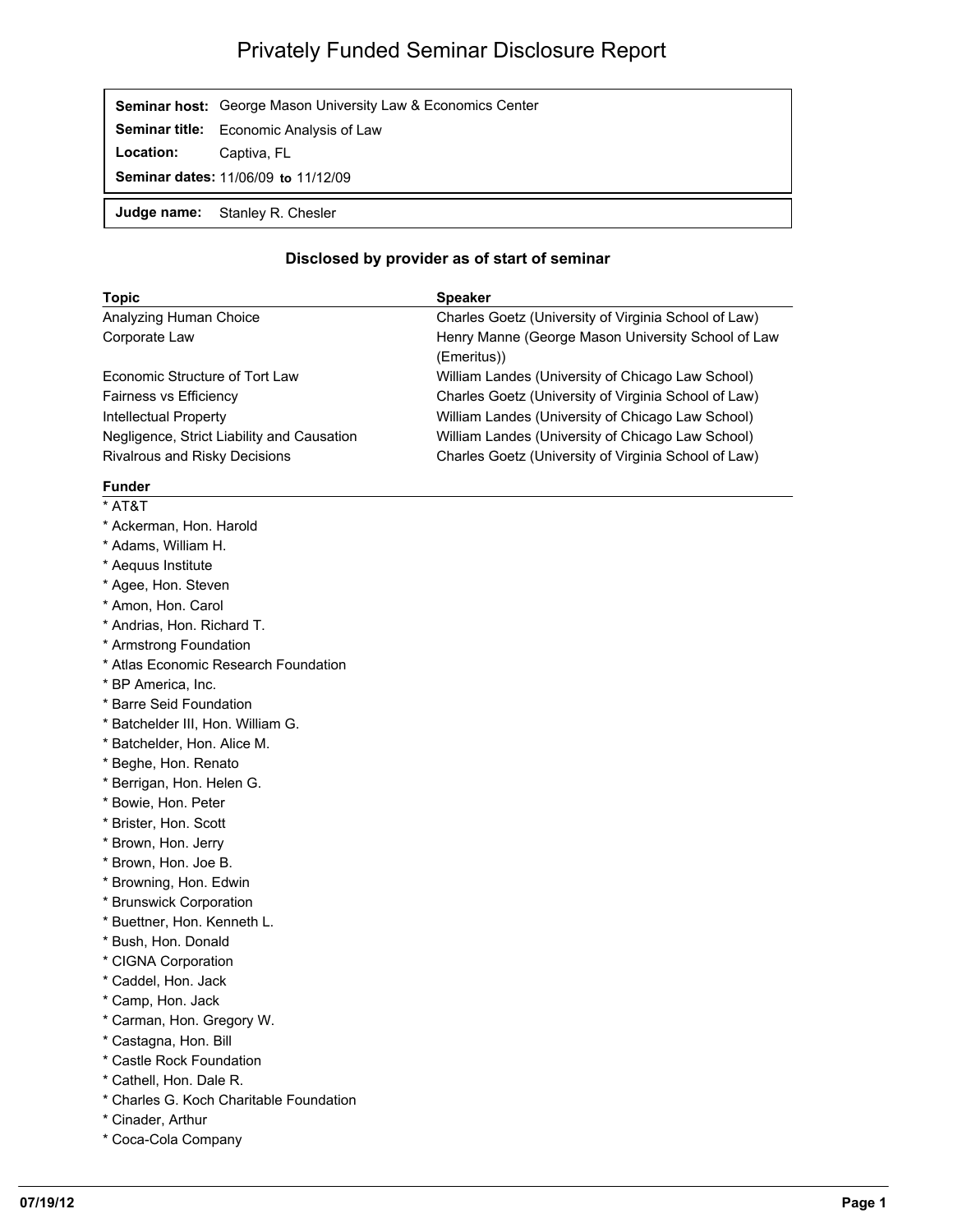- \* Collier, Hon. Lacey A.
- \* Commonwealth of VA Tax Donations
- \* Cortopassi Institute
- \* Cowen, Hon. Robert E.
- \* Curtin, Hon. John T.
- \* David Stone Foundation
- \* Davis, Hon. Eugene
- \* Dawson, Hon. Robert T.
- \* DeMoss Jr., Hon. Harold R.
- \* DeVasto, Hon. Diane
- \* Dennis, William C.
- \* Doctors Group
- \* Donors Trust
- \* Dow Chemical Company
- \* Doyle, Hon. Robert
- \* Duplantier, Hon. Adrien
- \* Duplantier, Sally
- \* Earhart Foundation
- \* Edenfield, Hon. B. Avant
- \* Edmonds, Hon. William L.
- \* Eginton, Hon. Warren W.
- \* Eisele, Hon. G. Thomas
- \* Exxon Mobil Corporation
- \* Fallon, Hon. Eldon
- \* FedEx Corporation
- \* Feldman, Hon. Joel M.
- \* Foster, Hon. Kennard P.
- \* Friedlander, Hon. Ezra H.
- \* Gadola, Hon. Paul V.
- \* Galway, Hon. Richard E.
- \* General Motors Corporation
- \* Gillette Company
- \* Gillmor, Hon. Helen
- \* Goldenhersh, Hon. Richard P.
- \* Goodrich Foundation
- \* Graves, Hon. William J.
- \* Greaney, Hon. John
- \* Griesa, Hon. Thomas
- \* Griffith, Hon. Sam
- \* Grometer, Hon. Peter
- \* Henry, Hon. Robert H.
- \* Holmes, Hon. Mark
- \* Hughes, Hon. Lynn N.
- \* Hunter, Hon. Robert
- \* Jackson, Hon. Barbara
- \* John M. Olin Foundation
- \* John William Pope Foundation
- \* Johnson & Johnson
- \* Johnson, Hon. Cheryl A.
- \* Jones, Hon. Edith H.
- \* Jones, Hon. Robert C.
- \* Keller, Hon. Sharon F.
- \* Kinard Jr., Hon. Ernest J.
- \* King, Hon. Warren R.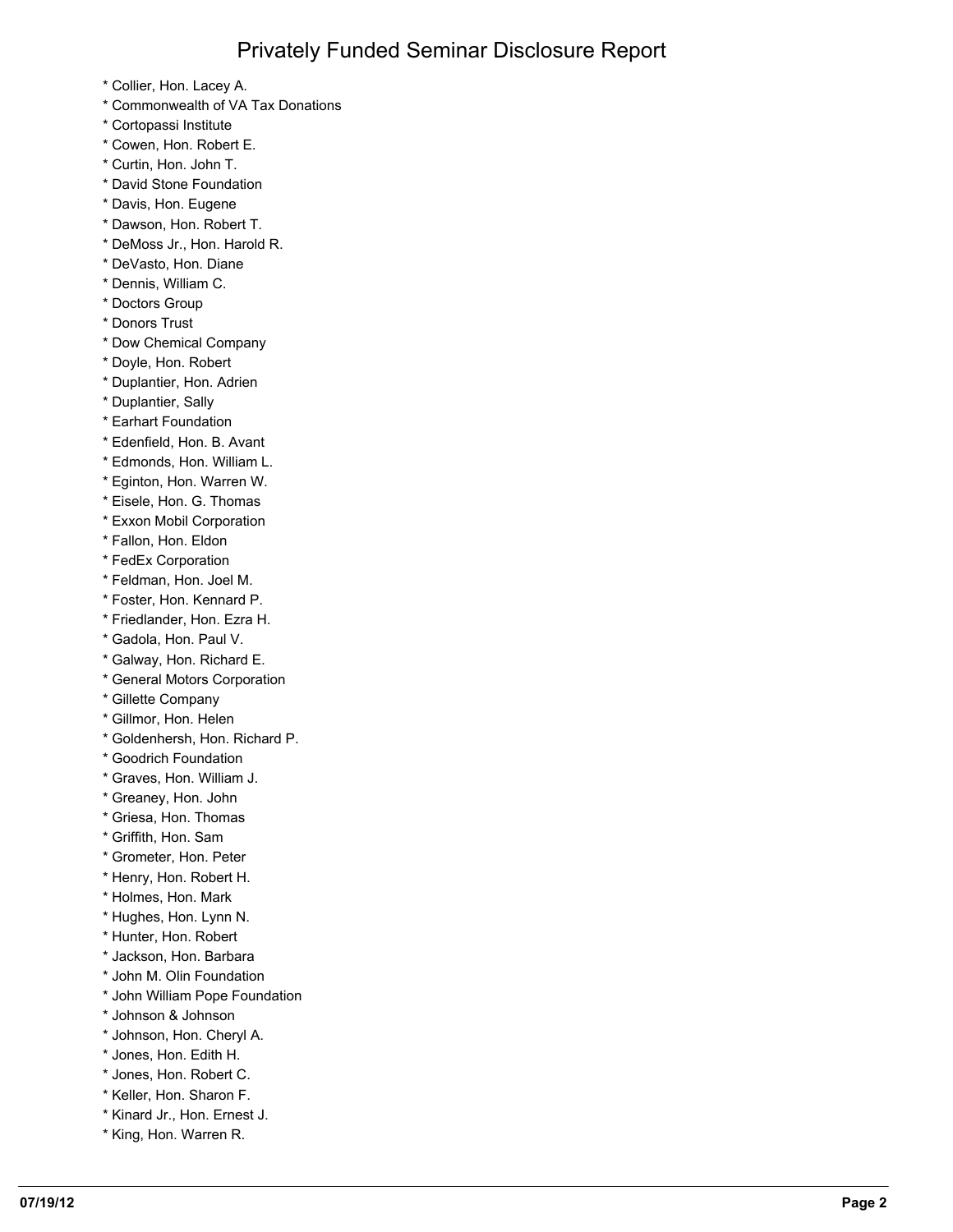- \* Klein, Hon. Christopher M.
- \* Kocoras, Hon. Charles P.
- \* Levy, Robert A.
- \* Lilly Endowment, Inc.
- \* Lynde and Harry Bradley Foundation
- \* Magnuson, Hon. Paul A.
- \* Manning, Hon. Blanche M.
- \* Martini, Hon. William J.
- \* May & Stanley Smith Charitable Trust
- \* McBryde, Hon. John H.
- \* McCooe, Hon. William P.
- \* McCurn, Hon. Neal P.
- \* McEwen, Hon. Stephen, Jr.
- \* McKenna, Philip M. Foundation
- \* MeadWestvaco
- \* Meskill, Hon. Thomas J.
- \* Mills, Hon. Richard H.
- \* Monaco, Hon. David A.
- \* Montali, Hon. Dennis
- \* Muris, Hon. Timothy
- \* Murphy, Hon. Michael
- \* Murphy, Hon. William
- \* Naugle, Hon. David N.
- \* Nevas, Hon. Alan H.
- \* Newman, Hon. Pauline
- \* Nicholas Martini Foundation
- \* Niskanen, William
- \* Nowrasteh, Cyrus
- \* Oblon, Spivak, McClelland, Maier & Neustadt
- \* Ohrstrom, Gerry
- \* Orfinger, Hon. Richard
- \* O'Connor, Hon. Eileen
- \* O'Rourke, Hon. Terry B.
- \* Parker Jr., Hon. Barrington D.
- \* Pepe, Hon. Steven D.
- \* Pepsico Inc.
- \* Pesce, Hon. Michael L.
- \* PetroMina, LLC
- \* Pfizer, Inc.
- \* Pleicones, Hon. Costa M.
- \* Property and Casualty Ins. Ass.
- \* Rafeedie, Hon. Edward
- \* Raggi, Hon. Reena
- \* Ramirez, Hon. Juan
- \* Randall, Hon. R.A.
- \* Randolph Foundation
- \* Rapp, Hon. Keith
- \* Real, Hon. M.L.
- \* Restani, Hon. Jane A.
- \* Roe Foundation
- \* Rosen, Hon. Gerry E.
- \* Ross, Hon. Herb
- \* Samuel Roberts Noble Foundation, Inc.
- \* Sanderson, Hon. William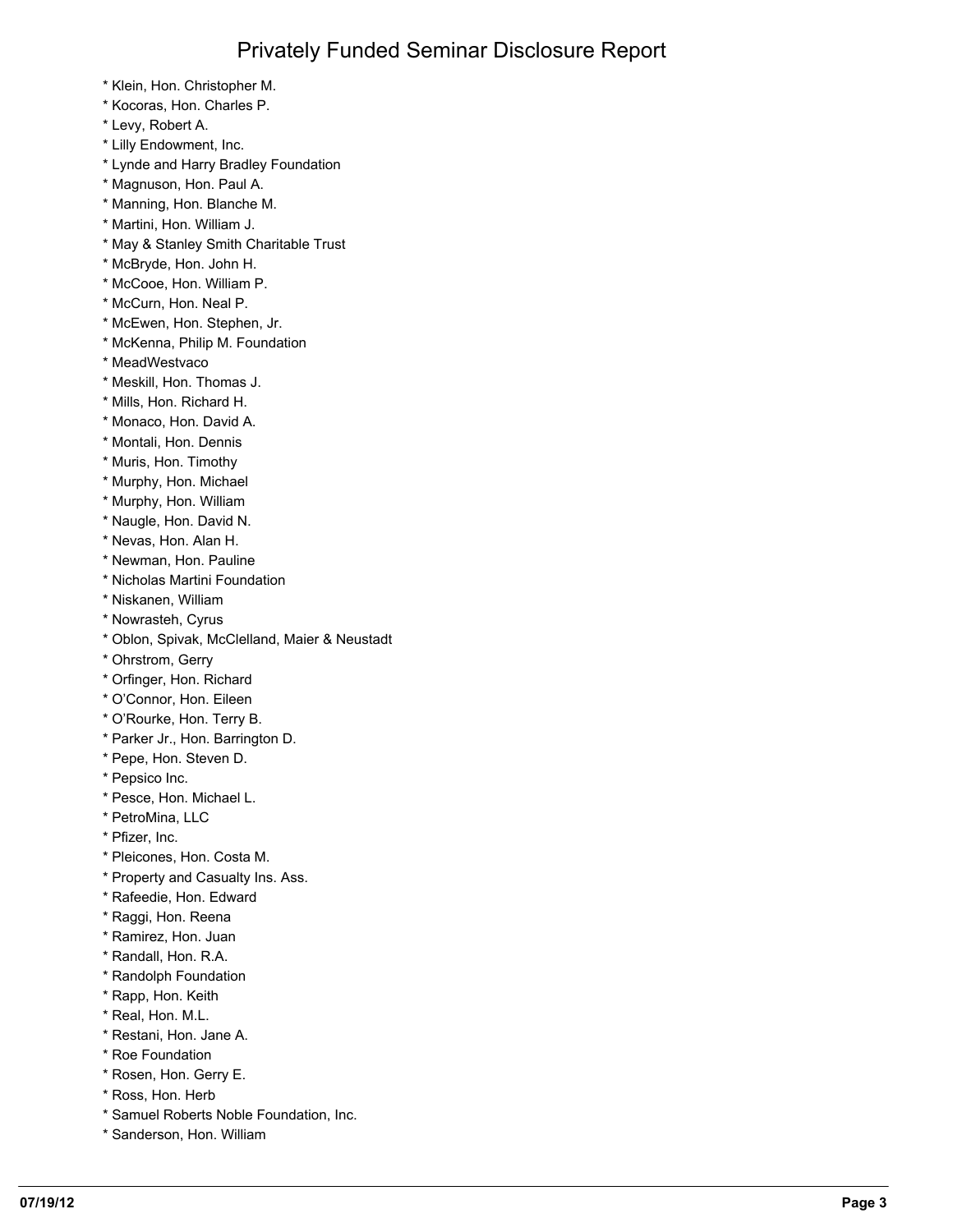- \* Sarah Jane Humphreys Foundation, Inc.
- \* Sarah Scaife Foundation, Inc.
- \* Sawyer, Hon. David
- \* Scott, Hal
- \* Searle Freedom Trust
- \* Serna, Hon. Patricio
- \* Sharp Foundation
- \* Sharp, Hon. Allen
- \* Shelby Cullom Davis Foundation
- \* Shell Oil Company
- \* Sills, Hon. David G.
- \* Simon, Hon. Paul J.
- \* Slater, Hon. Kent
- \* Smith, Hon. Leslie C.
- \* Smith, Hon. Loren A.
- \* Sonderby, Hon. Susan
- \* Stafford Jr., Hon. William H.
- \* State Farm Insurance Companies
- \* Steeh, Hon. George Caram
- \* Stilwell, Hon. Samuel
- \* Stuart, Hon. Jacqueline L.
- \* Suarez, Hon. Lucindo
- \* Sunmark Foundation
- \* Sutin, Hon. Jonathan
- \* Talbot, Hon. Michael J.
- \* Taylor, Hon. Clifford W.
- \* Thibodeaux, Hon. Ulysses Gene
- \* Thomas, Hon. Patricia
- \* Thornbrugh, Hon. P. Thomas
- \* U.S. Chamber of Commerce
- \* Unilever United States, Inc.
- \* Verizon Communications
- \* Voorhees, Hon. Richard
- \* Wade, Hon. Gary
- \* Walter, Hon. Donald
- \* Wedemeyer, Jr., Hon. Ted E.
- \* Weinstein, Hon. Jack B.
- \* William E. Simon Foundation
- \* Williams, Hon. Stephen F.
- \* Wolle, Hon. Charles R.
- \* Worthen, Hon. James T.
- \* Young & Franklin, Inc.
- \* Young Jr., Hon. Robert P.
- \* Zoss, Hon. Paul A.
- Abbott Laboratories
- Ackerman, Hon John D.
- Ahart, Hon. Alan M
- Biggers, Jr., Hon. Neal B.
- Buckley, Hon John T.
- Corrigan, Hon. Maura D.
- Goolsby, Jr., Hon. C. Tolbert
- J.P. Humphreys Foundation
- Jefferson, Hon. Wallace B. Joplin, Hon. Larry E.